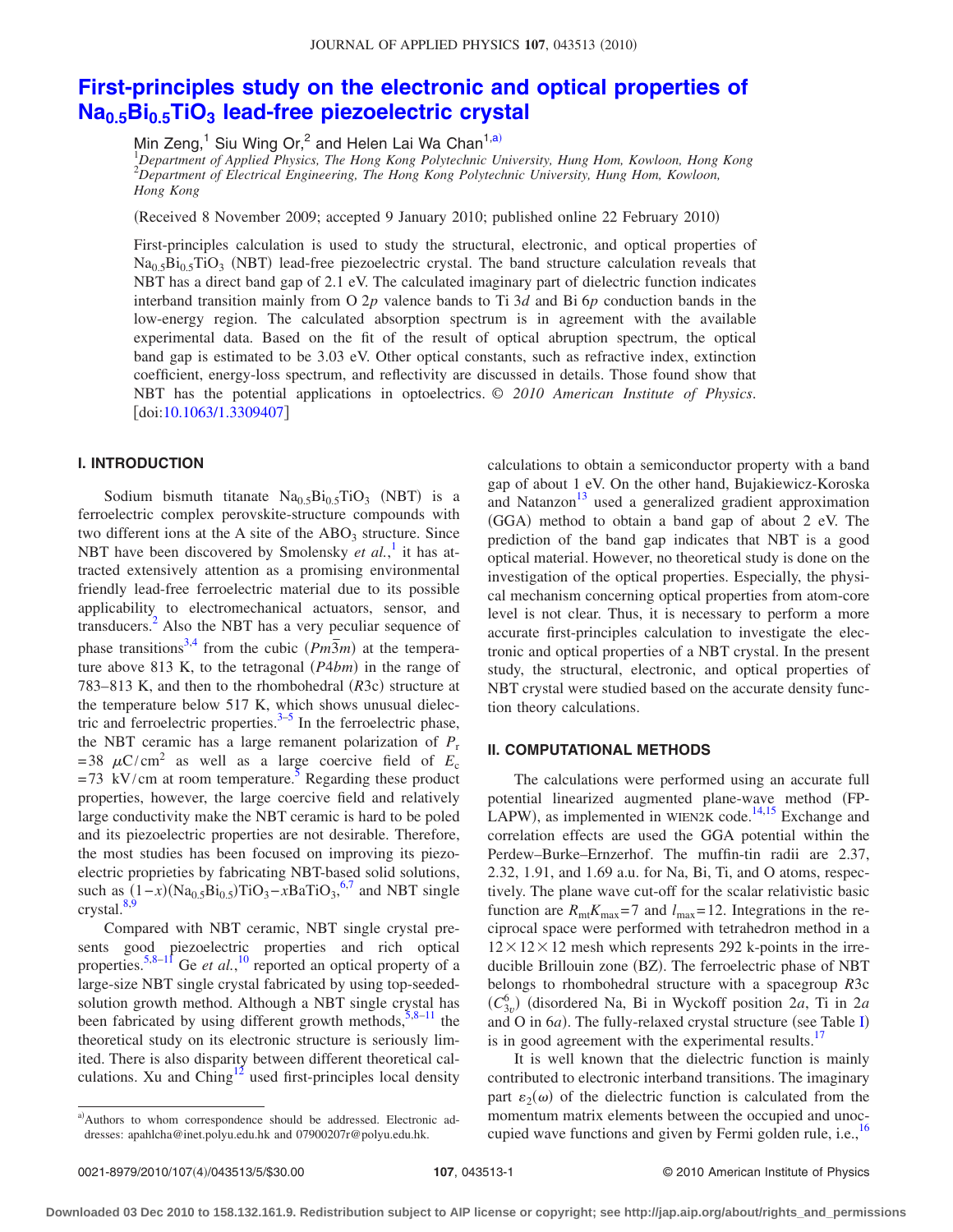<span id="page-1-1"></span>

FIG. 1. (Color online) Crystal structure of NBT.

$$
\varepsilon_2(\omega) = \frac{4\pi^2}{\Omega \omega^2} \sum_{i \in \text{VB}, j \in \text{CB}} \sum_k w_k |p_{ji}^a|^2 \delta(\varepsilon_{k_j} - \varepsilon_{k_i} - \omega), \qquad (1)
$$

where  $\Omega$  is the unit-cell volume and  $\omega$  is the photon energy, CB and VB denote the conduction band and valence band, respectively, the dipolar transition matrix elements  $p_{ij}^a$  $=$   $\langle k_j | P_a | k_i \rangle$  are obtained from the self-consistent band structures within the projector-augmented wave (PAW) formalism. Here,  $|k_n\rangle$  is the *n*th Bloch state wave function with crystal momentum k, and *a* denotes the Cartesian component. The real part  $\varepsilon_1(\omega)$  of dielectric function is evaluated

<span id="page-1-0"></span>TABLE I. Calculated structure parameter for *R*3c NBT with *a*= 0.557 nm  $\alpha$ = 59.6832°. The experimental data (Ref. [17](#page-3-15)) are shown in parentheses with  $a = 0.551$  nm and  $\alpha = 59.8028$ °.

| Site  | Wyckoff | x              | ν              | Z.             |
|-------|---------|----------------|----------------|----------------|
| Na/Bi | 2a      | 0.2699(0.2627) | 0.2699(0.2627) | 0.2699(0.2627) |
| Ti    | 2a      | 0.0123(0.0063) | 0.0123(0.0063) | 0.0123(0.0063) |
| O     | 6а      | 0.1814(0.2093) | 0.3138(0.2093) | 0.7447(0.7473) |

<span id="page-1-2"></span>

FIG. 2. The calculated band structure of NBT along high-symmetrical directions in the BZ.

from imaginary part  $\varepsilon_2(\omega)$  by the Kramers–Kronig transformation.

$$
\varepsilon_1(\omega) = 1 + \frac{2}{\pi} P \int_0^\infty d\omega \frac{\omega' \varepsilon_2(\omega')}{\omega'^2 - \omega^2},\tag{2}
$$

where P is the principle value of the integral. Thus, the complex dielectric function can be expressed as follows:

$$
\varepsilon(\omega) = \varepsilon_1(\omega) + i\varepsilon_2(\omega). \tag{3}
$$

From the given  $\varepsilon(\omega)$ , all other linear optical properties can be calculated, e.g., absorption coefficient  $a_2(\omega)$  can be obtained by the expression.

$$
\alpha_2(\omega) = \sqrt{2}\omega \left[\sqrt{\varepsilon_1^2(\omega) + j\varepsilon_2^2(\omega)} - \varepsilon_1(\omega)\right]^{1/2}.\tag{4}
$$

## **III. RESULTS AND DISCUSSIONS**

#### **A. Crystal structure and ferroelectric distortion**

As shown in Fig. [1,](#page-1-1) the ferroelectric phase of NBT has a *R*3c polarized symmetry, which could be distorted from the cubic phase. One is the equal antiphase tilting of neighboring O octahedral about the crystallographic axis [111]. Another is that Bi, Na, Ti, and O atoms are displaced relative to each other along this threefold axis, which gives rise to spontaneous electric polarization along the cubic body diagonal [111] direction. All cations undergo in-phase polar shift, see Table [I,](#page-1-0) implying a strong coupling with O atoms, which is sup-ported by neutron-scattering results.<sup>17,[18](#page-3-17)</sup>

## **B. Band structure and density of states (DOS)**

Figure [2](#page-1-2) shows the calculated band structure of NBT along high-symmetric directions in the BZ. It is observed that the top of valence band (VB) and the bottom of conduction band (CB) are both exactly located at highly symmetric  $\Gamma$  point. Thus, a direct band gap is formed and the value is about 2.1 eV, which agrees well with the calculated results in Ref. [13.](#page-3-12)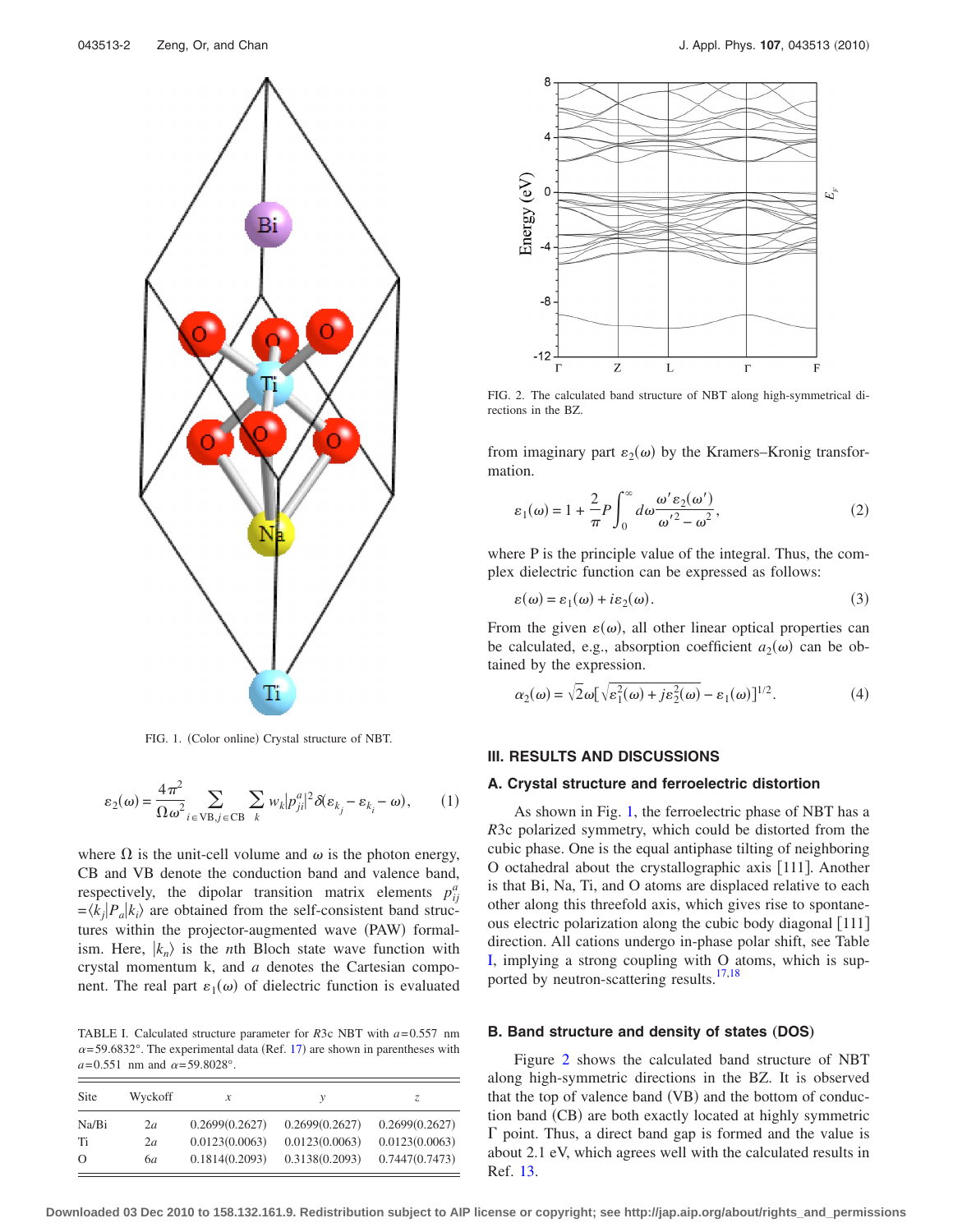<span id="page-2-0"></span>

FIG. 3. (Color online) Total and partial DOS of NBT.

Total and partial DOS are given in Fig. [3.](#page-2-0) A strong peak of O  $2s$  states at about  $-18$  eV is omitted from the DOS graph. In the VB, the energy bands at  $-9.5$  eV are mainly from Bi 6*s* states. Above these bands is the band of the O 2*p*, Ti 3*d*, and Bi 6*p* states, which presents a strong hybridization among them. In the CB, the energy bands in the range of 2.1–7.7 eV are mainly dominated by Ti 3*d*, Bi 6*p*, and Na 2*s* states as well as the hybridized O 2*p* states. At high energy bands from 10.5 to 13.5 eV, the strong mixture of Na 2*p* and Bi 6*p* states attributes the energy bands. The corresponding contour map of the charge density distributions of NBT in the  $\langle 110 \rangle$  direction is presented in Fig. [4.](#page-2-1) The strong hybridization effects of Ti–O and Bi–O states are obvious, indicating the driving force of ferroelectricity in such A and/or B-site driven ferroelectric materials. It should be noted that the top in the VB (at  $\Gamma$ ) is O 2p states and the bottom in the CB (at  $\Gamma$ ) is Ti 3*d* and Bi 6*p* states. Thus, the electric properties of NBT as well as optical properties are considered to be determined by the charge-transfer transitions from O 2*p* to Ti 3*d* or Bi 6*p* states.

## **C. Dielectric and optical properties**

The calculated dielectric functions of NBT are displayed in Fig. [5.](#page-2-2) The imaginary part  $\varepsilon_2(\omega)$  of the dielectric function is directly connected with the energy band structure. The first peak A at 4.12 eV corresponds mainly to the transitions from the O 2*p* VB to Ti 3*d* or Bi 6*p* lower-energy CB. This peak is very strong and very much far higher than other peaks. Other peaks as fellows, peaks B  $(5.12 \text{ eV})$  and C  $(7.02 \text{ eV})$ are due to the transition from O 2*p* VB to Ti 3*d* or Bi 6*p* high-energy CB. Peak  $D(11.9 \text{ eV})$  and  $E(15.3 \text{ eV})$  is ascribed to the transition from O 2*p* VB to Na 2*s* and 2*p* CB.

<span id="page-2-1"></span>

FIG. 4. (Color online) Contour map of the charge density distributions of NBT in the  $\langle 110 \rangle$  direction.

Peak F (20.15 eV) corresponds mainly to the excitation of inner electrons from near O 2*s* semicore VB to CB.

For the  $a_2(\omega)$  calculation, we consider only the eigenabsorption and ignore the polarized absorption, which has a minor influence on the  $a_2(\omega)$ .<sup>[19](#page-3-18)</sup> Figure [6](#page-3-19) gives the comparison of the calculated (solid line) and the experimental (sym-bol line, taken from Ref. [10](#page-3-10)) optical absorption spectrum  $a_2(\omega)$  as a function of photon energy.  $a_2(\omega)$  is almost zero in the low-energy region and increases rapidly in the highenergy region. By contrast, the calculated  $a_2(\omega)$  is in agreement with the experiment data. The slightly difference is due to using large Gaussian smearing factor, as such broadening

<span id="page-2-2"></span>

FIG. 5. The calculated (a) imaginary part  $\varepsilon_2(\omega)$  and (b) real part  $\varepsilon_1(\omega)$  of the dielectric function of the ferroelectric NBT crystal as a function of the photon energy.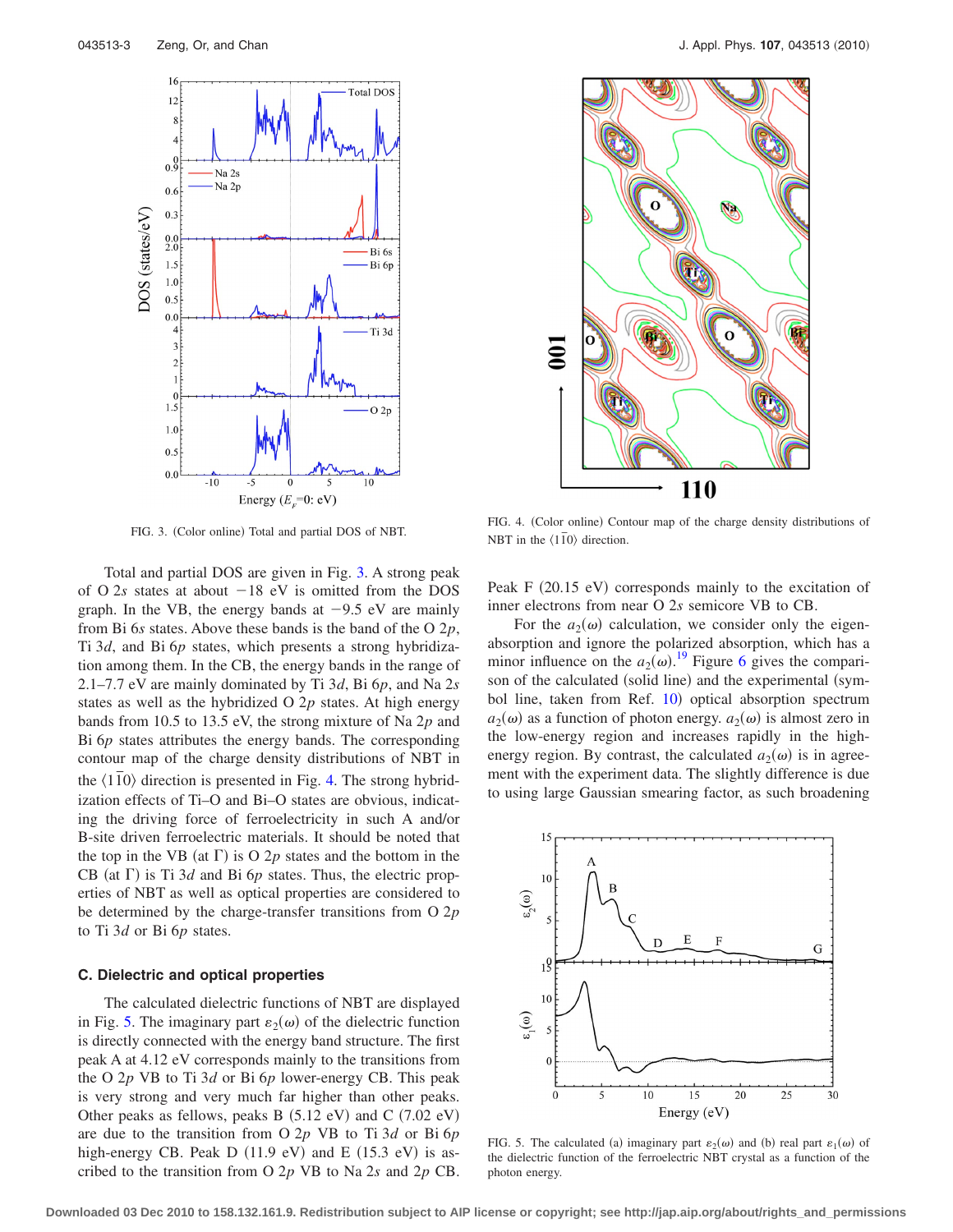<span id="page-3-19"></span>

FIG. 6. Comparison of the calculated (solid line) and the experimental (symbol line, taken from Ref. [10](#page-3-10)) optical absorption spectrum  $a_2(\omega)$  as a function of photon energy.

can influence the intensity of the peak. $^{20}$  It is well known that the relation between the optical band gap and the absorption coefficient is given by.<sup>21</sup>  $\alpha h v = c (h v - E_g)^{1/2}$ , where *h* is the planck constant,  $c$  is a constant for a direct transition,  $v$  is the frequency of radiation, and  $\alpha$  is the optical absorption coefficient. The optical band gap  $E_g$  can be obtained from the intercept of  $(\alpha h v)^2$  versus photon energy  $(hv)$ . By using the extrapolation, the  $E_g$  is estimated to be 3.03 eV in the NBT crystal.

Other optical constant can be also calculated from the complex dielectric function. Figures  $7(a) - 7(e)$  $7(a) - 7(e)$  display the calculated optical constants of BNT on photon energy dependence of refractive index, extinction coefficient, energy-loss spectrum, and reflectivity, respectively. These parameters are very important to the optical material and related applications.<sup>22</sup> In the range from 0 to 2.0 eV and above 10 eV, the reflectivity [Fig.  $7(d)$  $7(d)$ ] is lower than 25%, which indicates that NBT is transparent for photons at these ranges.

<span id="page-3-20"></span>

FIG. 7. The calculated optical constants of the ferroelectric NBT crystal (a) refractive index, (b) extinction coefficient, (c) energy-loss spectrum, and (d) reflectivity.

The large extinction coefficient [Fig.  $7(b)$  $7(b)$ ] is consistent with reflectivity in the range of 2–10 eV. The energy-loss spectrum describes the energy loss of a fast electron traversing the material. The peaks of the loss spectrum [Fig.  $7(c)$  $7(c)$ ] calculated by our FP-LAPW are at about 23.8 and 28.2 eV, which is associated with the plasma oscillation.<sup>23</sup> This process is associated with transitions from the occupied O 2*s* and Bi 6*s* bands, lying below the VB, to an empty CB. The knowledge of the refractive index of the BNT crystal is necessary for accurate modeling and design of devices. The refractive index [Fig.  $7(c)$  $7(c)$ ] is large in the low energy range, indicating a high band gap, $^{22}$  which is consistent with band structure calculation.

### **IV. CONCLUSION**

In summary, the structural, electronic, and optical properties of free-lead piezoelectric NBT single crystal have been explored by using the FP-LAPW method within the GGA. The fully-relaxed lattice parameters are in good agreement with the experimental data. The electronic structures of NBT revealed that it has a direct band gap of 2.1 eV. The complex dielectric functions, optical constants such as absorption spectrum, refractive index, extinction coefficient, reflectivity, and energy-loss spectrum were calculated and discussed in details. The features of the optical spectra of NBT are mainly determined by the contributions from O 2*p* VBs to Ti 3*d* and Bi 6*p* CBs in the low-energy region. Our studies may pave the way for the application of optelectrics in the NBT.

# **ACKNOWLEDGMENTS**

This work is supported by the Hong Kong Polytechnic University Niche Area Projects (Project Nos. 1-BB95 and 1-BBZ3) and National Natural Science Foundation of China (Grant No. 50862005).

- <span id="page-3-0"></span><sup>1</sup>G. A. Smolensky, V. A. Isupov, A. I. Agranovskaya, and N. N. Krainik, Sov. Phys. Solid State 2, 2651 (1961).
- <span id="page-3-1"></span><sup>2</sup>K. Uchino, *Ferroelectric Devices* (Marcel Dekker, New York, 2000).<br><sup>3</sup>S. P. Vekhrishov, M. A. Jeunov, B. E. Kuvetkovsky, N. M. Okunova.
- <span id="page-3-2"></span><sup>3</sup>S. B. Vakhrushev, V. A. Isupov, B. E. Kvyatkovsky, N. M. Okuneva, I. P. Pronin, G. A. Smolensky, and P. P. Syrnikov, [Ferroelectrics](http://dx.doi.org/10.1080/00150198508221396) **63**, 153  $(1985)$ .<br><sup>4</sup>1 Such
- <span id="page-3-3"></span><sup>4</sup>J. Suchanicz and J. Kwapulin'ski, Ferroelectrics **165**, 249 (1995).
- <span id="page-3-4"></span>S.-E. Park, S.-J. Chung, and I.-T. Kim, [J. Am. Ceram. Soc.](http://dx.doi.org/10.1111/j.1151-2916.1996.tb08586.x) **79**, 1290  $(1996)$ . <sup>6</sup> T. Takenaka, K. Maruyama, and K. Sakata, [Jpn. J. Appl. Phys., Part 1](http://dx.doi.org/10.1143/JJAP.30.2236) **30**,
- <span id="page-3-5"></span> $^{2236}$  (1991).
- <span id="page-3-6"></span>Y. Hiruma, H. Nagata, and T. Takenaka, [J. Appl. Phys.](http://dx.doi.org/10.1063/1.3043588) **104**, 124106  $(2008).$ <sup>8</sup> $\times$  H<sub>22</sub>
- <span id="page-3-7"></span>Y. Hosono, K. Harada, and Y. Yamashita, [Jpn. J. Appl. Phys., Part 1](http://dx.doi.org/10.1143/JJAP.40.5722) **40**,  $\frac{5722}{9}$  (2001).
- <span id="page-3-8"></span><sup>9</sup>G. Xu, Z. Duan, X. Wang, and D. Yang, [J. Cryst. Growth](http://dx.doi.org/10.1016/j.jcrysgro.2004.10.074) **275**, 113 (2005). <sup>10</sup>W. Ge *et al.*, [J. Alloys Compd.](http://dx.doi.org/10.1016/j.jallcom.2007.08.006) **462**, 256 (2008).
- <span id="page-3-10"></span><span id="page-3-9"></span><sup>10</sup>W. Ge *et al.*, J. Alloys Compd. **462**, 256 (2008).<br><sup>11</sup>X. Yia, H. Chen, W. Cao, M. Zhao, D. Yang, G. Ma, C. Yang, and J. Han, [J. Cryst. Growth](http://dx.doi.org/10.1016/j.jcrysgro.2005.03.068) 281, 364 (2005).
- <span id="page-3-11"></span><sup>12</sup>Y.-N. Xu and W. Y. Ching, *[Philos. Mag. B](http://dx.doi.org/10.1080/13642810008208587)* **80**, 1141 (2000).
- <span id="page-3-12"></span>. 13R. Bujakiewicz-Koroska and Y. Natanzon, [Phase Transitions](http://dx.doi.org/10.1080/01411590802460833) **<sup>81</sup>**, 1117  $(2008).$
- <span id="page-3-13"></span><sup>14</sup>D. J. Singh, *[Phys. Rev. B](http://dx.doi.org/10.1103/PhysRevB.43.6388)* 43, 6388 (1991).
- <span id="page-3-14"></span><sup>15</sup>P. Blaha, K. Schwarz, G. K. H. Madsen, D. Kvasnicka, and J. Luitz, *WIEN2K* (Technical University of Vienna, Austria, 2001).
- <span id="page-3-16"></span><sup>16</sup>S. Ju, T.-Y. Cai, and G.-Y. Guo, [J. Chem. Phys.](http://dx.doi.org/10.1063/1.3146796) **130**, 214708 (2009).
- <span id="page-3-15"></span><sup>17</sup>G. O. Jones and P. A. Thomas, [Acta Crystallogr. B](http://dx.doi.org/10.1107/S0108768101020845) 58, 168 (2002).
- <span id="page-3-17"></span><sup>18</sup>G. O. Jones and P. A. Thomas, [Acta Crystallogr. B](http://dx.doi.org/10.1107/S0108768100001166) 56, 426 (2000).
- <span id="page-3-18"></span><sup>19</sup>C. Persson, R. Ahuja, A. Ferreira da Silva, and B. Johansson, [J. Cryst.](http://dx.doi.org/10.1016/S0022-0248(01)01471-3)